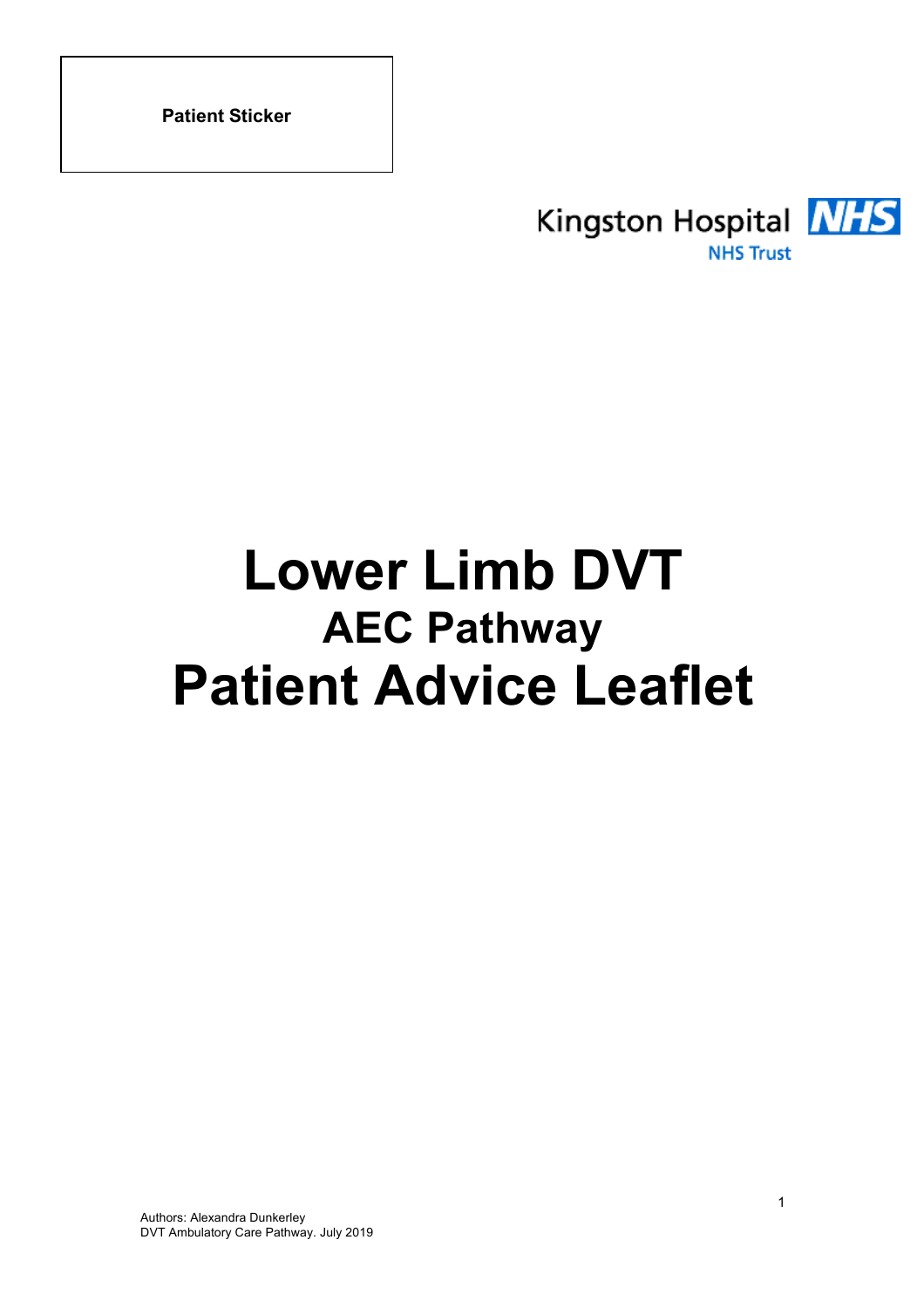

**Patient Sticker**

Date:

Dear Patient,

The doctor suspects that you have a deep vein thrombosis. Until you have a scan, you will be treated with **daily injections** of Dalteparin (Fragmin). This will prevent any clot from enlarging.

• To arrange a scan, please phone the ultrasound department in the Ambulatory Emergency Care clinic at Kingston Hospital between 9am and 10am on the **next working day.** Have this letter to hand when you phone and enter the details of your appointment below.

#### Telephone Number 020 8546 7711 extension 2824

| Date of Scan | Day of Scan | <b>Time of Scan</b> |
|--------------|-------------|---------------------|
|              |             |                     |

At the time you are given report to the:

# **Ambulatory Emergency Care (AEC) clinic in the Surgical Centre**

- At the weekend, the next available scan will be on a Monday so continue to give your own injection of dalteparin (Fragmin).
- Bring this letter with you to the Accident and Emergency department **only if you feel unwell.**
- After your scan you will attend the DVT Clinic for review.

Signed \_\_\_\_\_\_\_\_\_\_\_\_\_\_\_\_\_\_\_\_\_\_\_\_\_\_\_\_\_ Print Name\_\_\_\_\_\_\_\_\_\_\_\_\_\_\_\_\_\_\_\_\_\_\_\_\_\_\_\_

Position\_\_\_\_\_\_\_\_\_\_\_\_\_\_\_\_\_\_\_\_\_\_\_\_\_\_\_\_\_ Bleep No. \_\_\_\_\_\_\_\_\_\_\_\_\_\_\_\_\_\_\_\_\_\_\_\_\_\_\_\_\_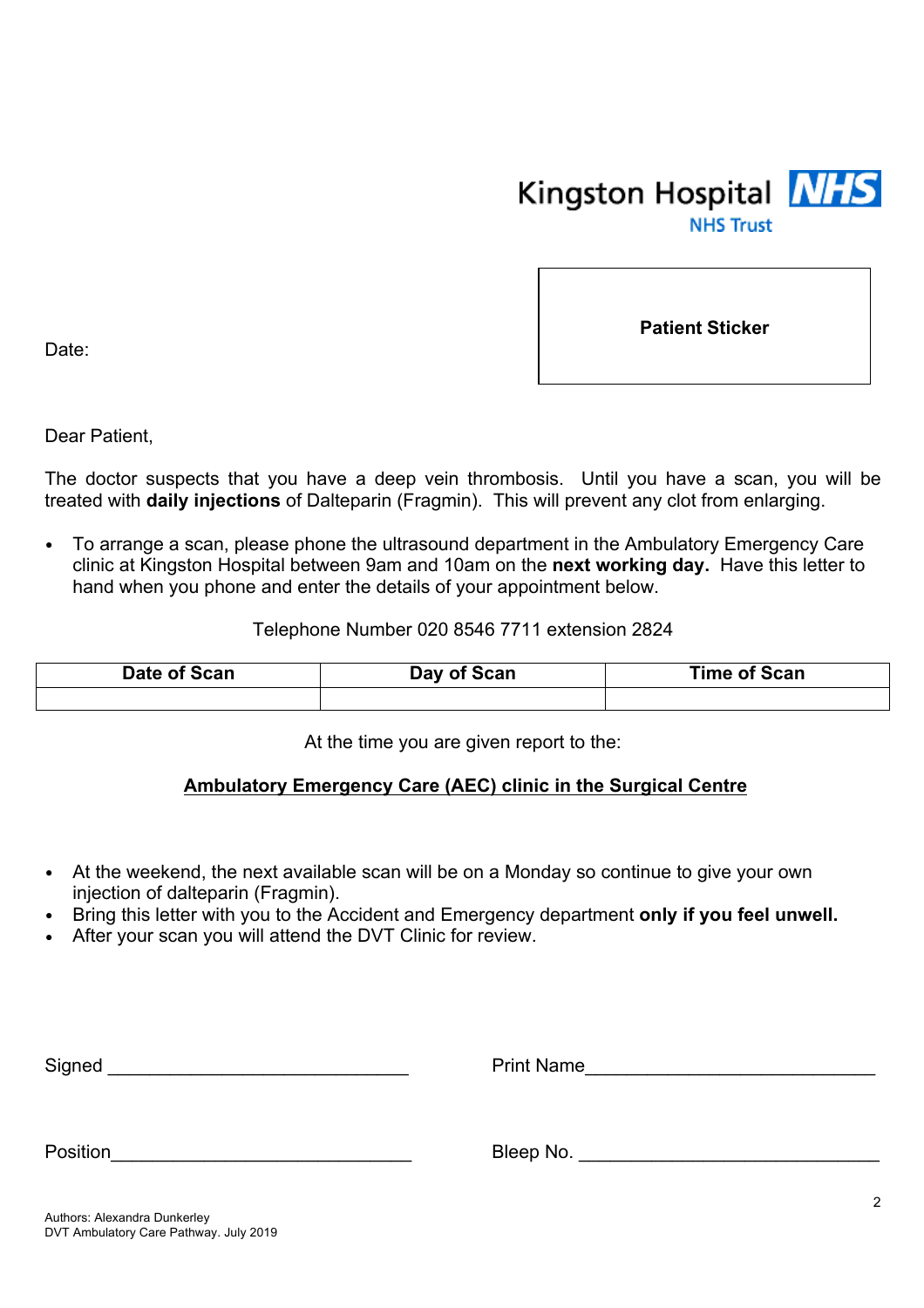

# **Information for Patients**

# **You have been asked to attend the Ambulatory Emergency Care clinic [AEC] at Kingston Hospital for continuing treatment for DVT**

A deep vein thrombosis (DVT) is a blood clot in a leg vein. A common cause is immobility. A complication can occur in some cases, where part of the blood clot breaks off and travels to the lung (pulmonary embolus). This is usually prevented if you are given anticoagulation treatment.

# **What is a deep vein thrombosis?**

A deep vein thrombosis (DVT) is a blood clot that forms in a deep leg vein. Veins are blood vessels that take blood towards the heart.

Deep leg veins are the larger veins that go through the muscles of the calf and thighs. (They are not the veins that you can see just below the skin). When you have a DVT the blood flow in the vein is partially or completely blocked, depending on whether the blood clot partially or completely fills the width of the vein.

A calf vein is the common site for a DVT. A thigh vein is less commonly affected. Rarely, blood clots form in other deep veins in the body.



Deep vein thrombosis

# **Why do blood clots form in leg veins?**

Blood normally flows quickly through veins, and does not usually clot. Sometimes a DVT occurs for no apparent reason. However, the following increase the risk of having a DVT:

- **Immobility** which causes blood flow in the veins to be slow. Slow flowing blood is more likely to clot than normal flowing blood.
	- o **A surgical operation which lasts more than 60 minutes** is the most common cause of a DVT. The legs are still when you are under anaesthetic. Blood flow in the leg veins can become very slow.
	- o **Any illness or injury that causes immobility** increases the risk of a DVT.
	- o **Long journeys by plane, train or coach/car** are thought to cause a slightly increased risk of DVT. This is because you are mostly sitting still and not moving around much.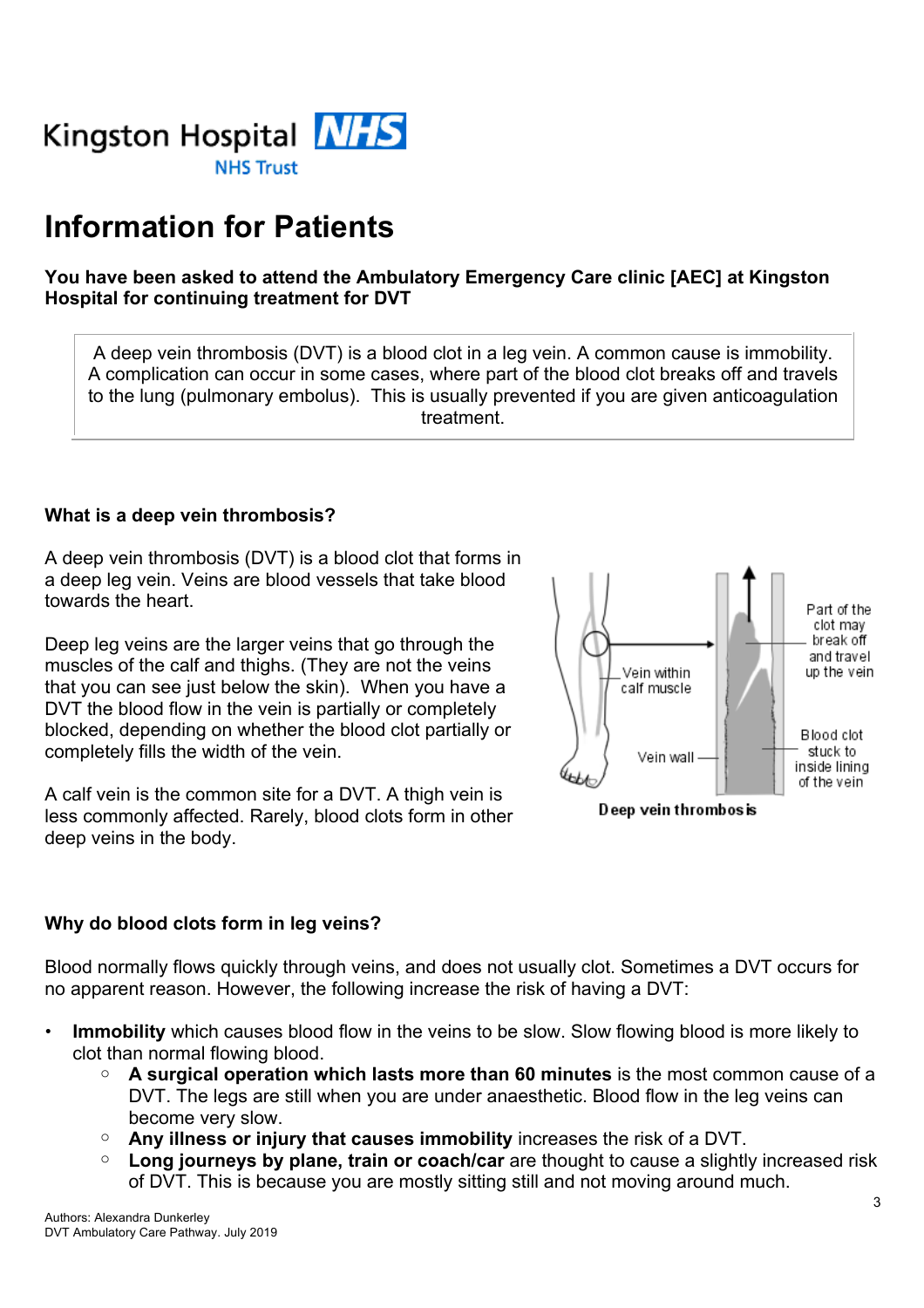- **Damage to the inside lining of the vein** increases the risk of a blood clot forming. For example, a DVT may damage the lining of the vein. So, if you have a DVT, then you have an increased risk of having another one in the future. Some conditions such as vasculitis (inflammation of the vein wall), and some medicines (for example, some chemotherapy drugs), can damage the vein and increase the risk of having a DVT.
- **Conditions that cause the blood to clot more easily than normal** (thrombophilia) can increase the risk. Some medical conditions can cause the blood to clot more easily than usual. For example, nephrotic syndrome and antiphospholipid syndrome. Some rare inherited conditions can also cause the blood to clot more easily than normal. For example, factor V Leiden.
- **The contraceptive pill** and **hormone replacement therapy (HRT)** which contain oestrogen can cause the blood to clot slightly more easily. Women taking the combined oral contraceptive pill or HRT have a small increased risk of DVT.
- **People with cancer or heart failure** have an increased risk of having a DVT.
- **Older people** are more likely to have a DVT, particularly if you have poor mobility or have a serious illness such as cancer.
- **Pregnancy** increases the risk. About 1 in 1000 pregnant women have a DVT.
- **Obesity** also increases the risk of having a DVT.

# **How common is a deep vein thrombosis?**

It is estimated that about 1 in 1000 people have a DVT each year in the UK.

#### **What are the symptoms of a deep vein thrombosis?**

The typical symptoms are pain, tenderness, and swelling of the calf. Blood that would normally go through the blocked vein is diverted to outer veins. The calf may then become warm and red. Sometimes there are no symptoms and a DVT is only diagnosed if a complication occurs such as a pulmonary embolus (see below).

#### **Do I need any tests?**

Sometimes it is difficult for a doctor to be sure of the diagnosis from just the symptoms, as there are other causes of a painful and swollen calf. For example, a muscle strain or infection. If you have a suspected DVT you will normally be seen urgently at hospital for assessment and tests to confirm or rule out the diagnosis. Two commonly used tests are:

The D-dimer test. This is blood test that detects fragments of the breakdown products of a blood clot. The higher the level, the more likely that you have a blood clot in a vein. Unfortunately the test can be positive in a number of other situations, such as if you have had recent surgery or if you are pregnant. A positive test does not, therefore diagnose a DVT but can help decide if further tests, such as a scan, are needed.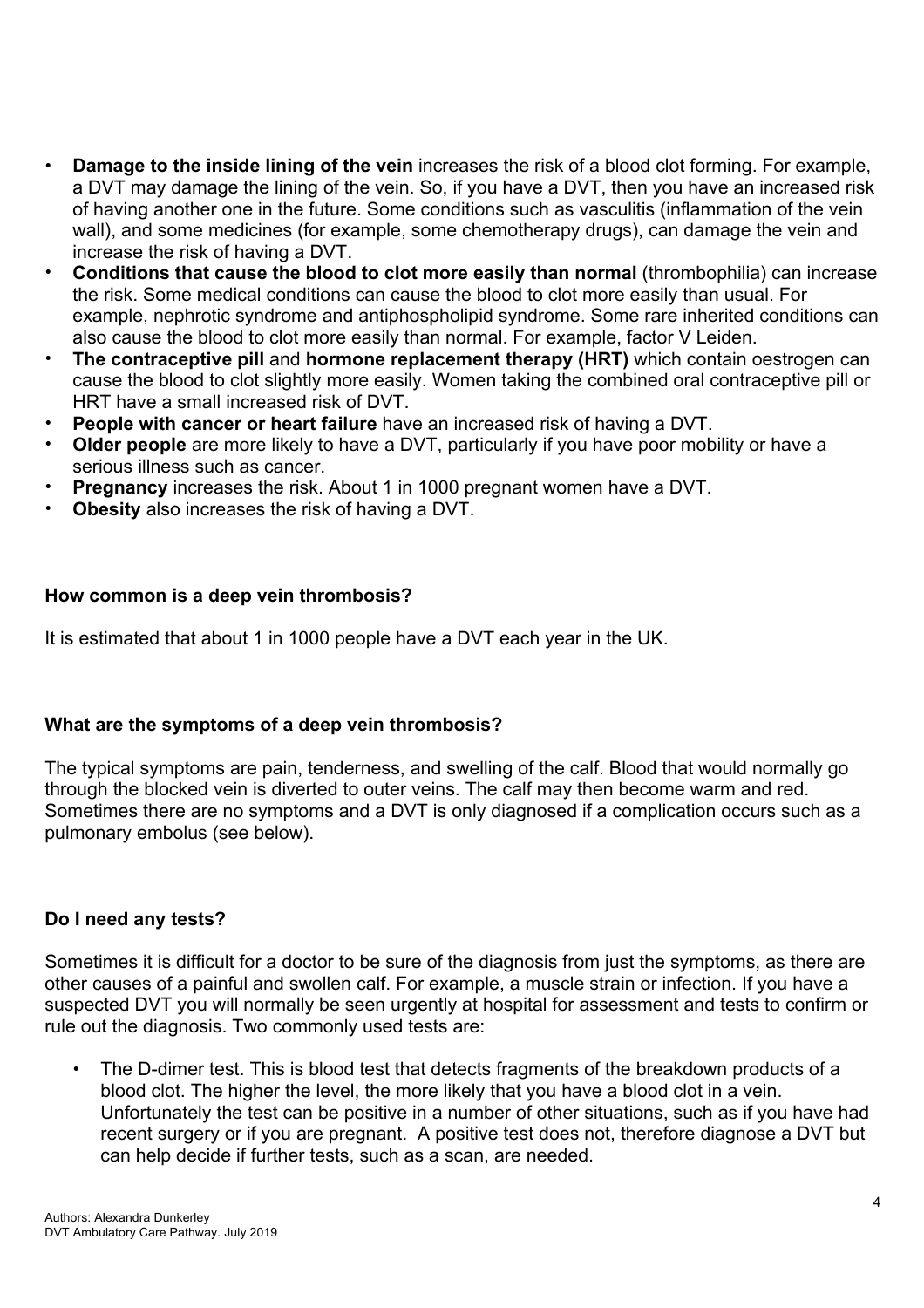• An ultrasound scan of the leg which can often detect a clot in a vein. If there is a delay in getting a scan, you may be given medication to thin your blood. This is, in effect treating you as if you do have a DVT, even though it has not been proven. This is safer than doing nothing whilst waiting for a scan.

Sometimes these tests are not 100% conclusive and more detailed tests are necessary. For example, Contrast Venography. In this test a dye is injected into the leg veins. X-ray tests can then detect the dye which shows to be not flowing if a vein is blocked by a clot.

# **Is a deep vein thrombosis serious?**

It can be. When a blood clot forms in a leg vein it usually remains stuck to the vein wall. The symptoms tend to settle gradually. However, there are two main possible complications:

- Pulmonary embolus (a blood clot which travels to the lung).
- Post-thrombotic syndrome (persistent calf symptoms).

#### **Pulmonary embolus (PE)**

In a small number of people who have a DVT, a part of the blood clot 'breaks off'. This travels in the bloodstream and is called an embolus. An embolus will travel in the bloodstream until it becomes stuck. An embolus that comes from a clot in a leg vein will be carried up the larger leg and body veins to the heart, through the large heart chambers, but will get stuck in a blood vessel going to a lung. This is called a pulmonary embolus.

A small pulmonary embolus may not cause any symptoms. A medium sized pulmonary embolus can cause breathing problems and chest pain. A large pulmonary embolus can cause collapse and sudden death. It is estimated that if people with DVT are not treated, about half of them would develop a PE large enough to cause symptoms or death.

#### **Post-thrombotic syndrome**

Without treatment, up to 4 in 10 people who have a DVT develop long-term symptoms in the calf. This is called 'post-thrombotic syndrome'. Symptoms occur because the increased flow and pressure of the diverted blood in other veins can affect the tissues of the calf. Symptoms can range from mild to severe and include: calf pain, discomfort, swelling, and rashes. An ulcer on the skin of the calf may develop in severe cases.

Post-thrombotic syndrome is more likely to occur if the DVT occurs in a thigh vein, or extends up into a thigh vein from a calf vein. It is also more common in people who are overweight, and in those who have had more than one DVT in the same leg.

#### **What is the treatment for a deep vein thrombosis?**

The aims of treatment are:

• To prevent the clot spreading up the vein and getting larger. This may prevent a large embolus breaking off and travelling to the lungs (a PE).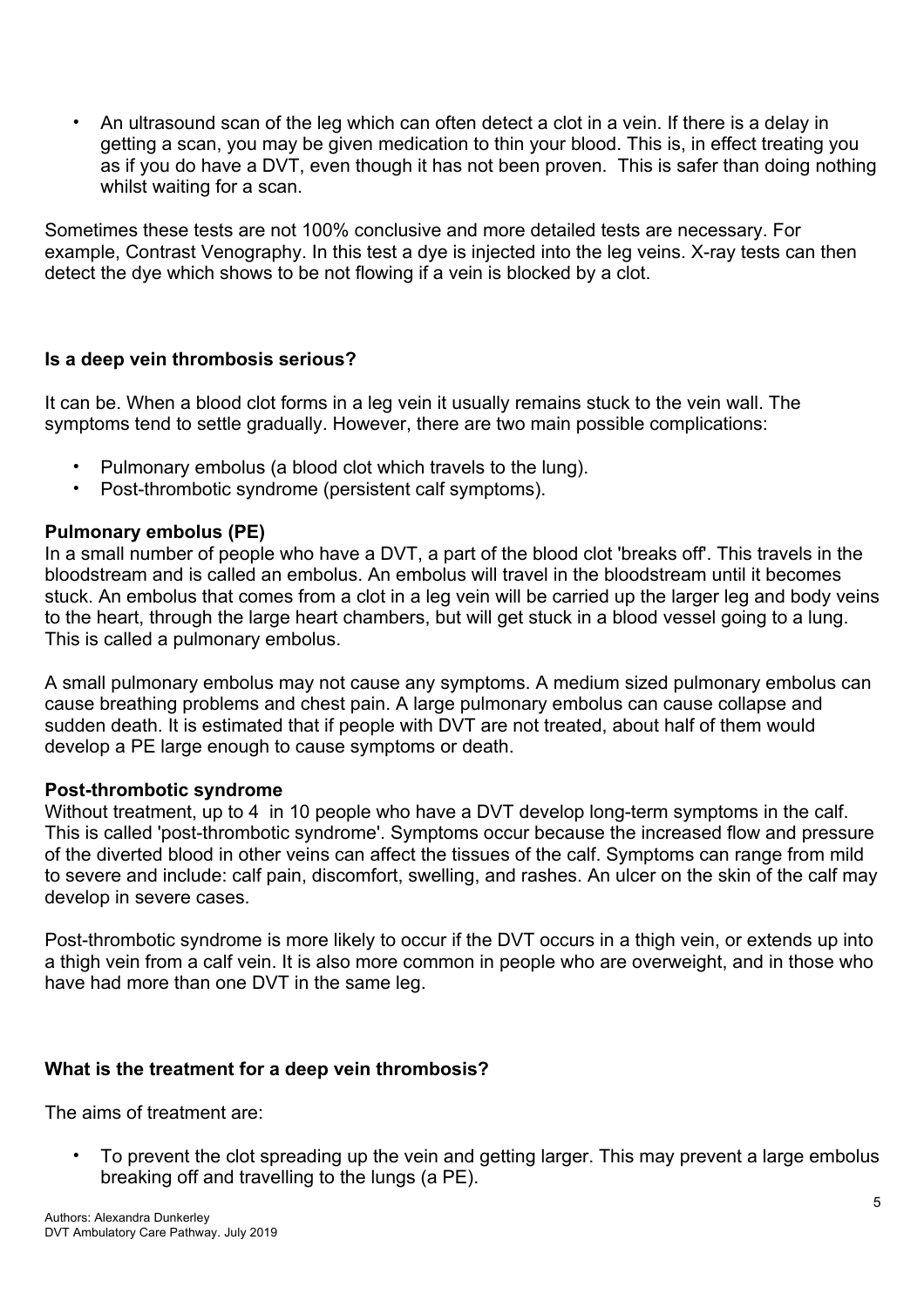- To reduce the risk of post-thrombotic syndrome developing and venous leg ulcers in the future.
- To reduce the risk of a further DVT in the future.

# **Anticoagulation - preventing the clot from getting larger**

Anticoagulation is often called 'thinning the blood'. However, it does not actually thin the blood. It alters certain chemicals in the blood to stop clots forming so easily. Anticoagulants do not dissolve the clot. They prevent a DVT from getting larger, and any new clots from forming. The body's own healing mechanisms can then get to work to break up the clot. A serious embolus is rare if you start anticoagulation treatment early after a DVT.

There are a number of options:

- **Warfarin** has been the usual anticoagulant for many years. However, it takes a few days for warfarin tablets to work fully. Therefore, heparin injections are often used in the first few days for immediate effect. The aim is to get the dose of warfarin just right so the blood will not clot easily, but not too much which may cause bleeding problems. You will need regular blood tests whilst you take warfarin (called INRs). You need them quite often at first, but then less frequently once the correct dose is found.
- **Rivaroxaban, Apixaban, Edoxaban** and **Dabigatran** are newer anticoagulant medicines. You do not have to have regular blood tests to monitor your blood clotting. This is an advantage over warfarin. However, there is no antidote (as there is with warfarin) to stop you bleeding too easily. These newer tablets are not suitable for everybody.
- **Heparin injections (Dalteparin - Fragmin)** if you are pregnant. This is because anticoagulant medicines can cause harm (birth defects) to the unborn child.

The length of time you will be advised to take anticoagulation depends on various factors. If you have a DVT during pregnancy or after an operation, then after the birth, or when you are fit again, the increased risk is much reduced. So, anticoagulation may be only for a few months. On the other hand, some people continue to have an increased risk of having a DVT. In this case, the anticoagulation may be long-term. The Anticoagulant clinic consultant or nurse will advise you how long your treatment will be for.

# **Walking regularly but raising your leg whilst resting**

- Unless your doctor advises against this, you should walk regularly after you are discharged from hospital. Walking is thought to improve circulation in the affected leg and may help to reduce your risk of further DVT.
- When you are resting, as much as possible raise your leg. This reduces the pressure in the calf veins and helps to prevent blood and fluid from pooling in the calves. Raised means that your foot is higher than your hip so gravity helps with blood flow returning from the calf. The easiest way to raise your leg is to recline on a sofa with your leg up on a cushion. Sitting on the sofa or in a chair, with your feet on a footstool or pouffe, is not keeping your feet up - the feet are well below your hips in this position.
- Raise the foot of the bed a few inches if it is comfortable to sleep like this. This is so your foot and calf are slightly higher than your hip when you are asleep.